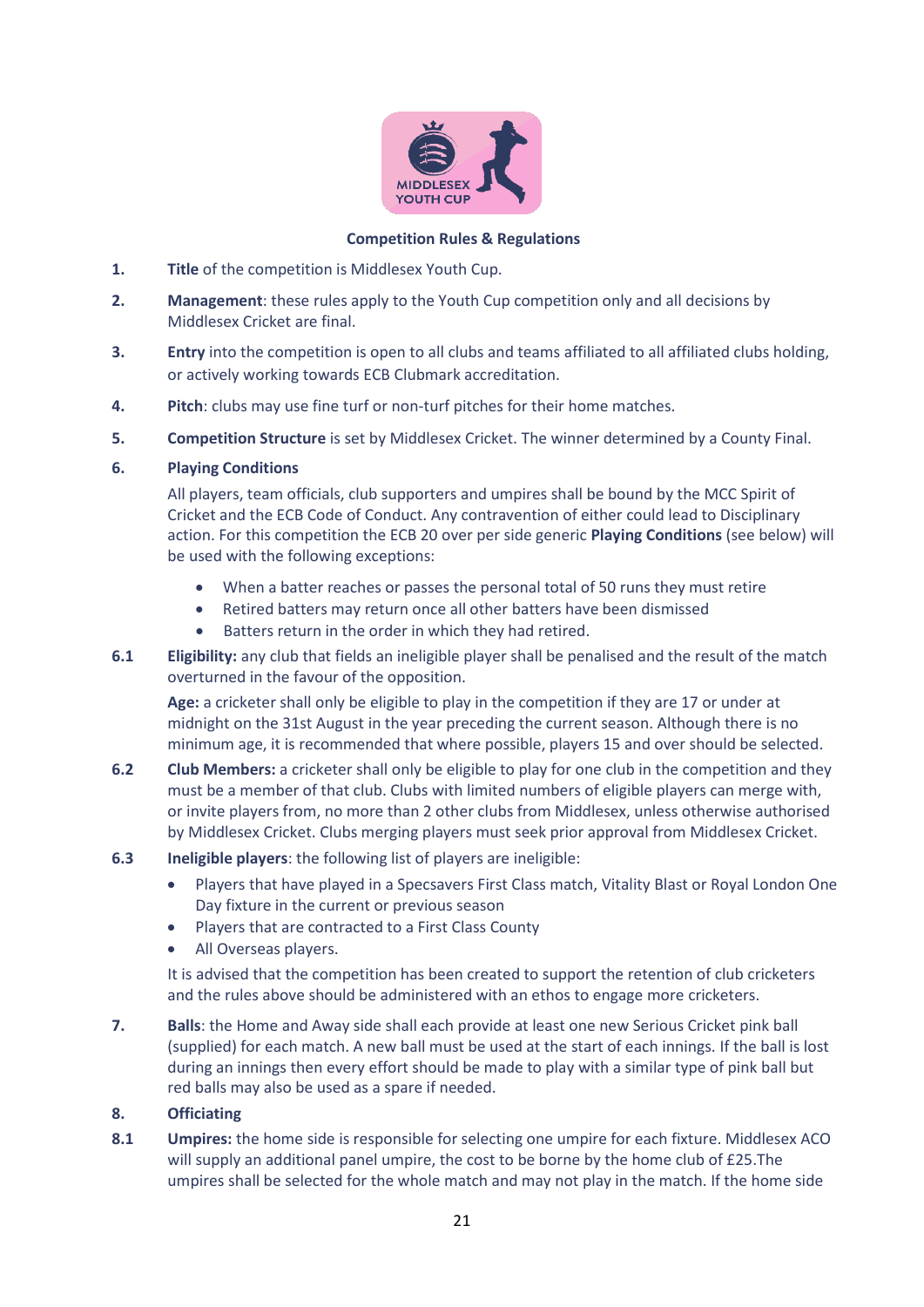fails to supply an umpire, the panel umpire will stand at both ends and be paid double the agreed Middlesex Cricket panel umpire rate by the home club. Due to current conditions some panel umpires may not be taking cash payments from the home club. Therefore, the home club would need to get the Panel Umpire's bank details to make an online transfer on the day of the match or no later than 72 hours after the match.

**8.2 Scorers:** each team shall provide their own competent, non-playing scorer in all matches. Scorers should endeavour to score the match electronically – *Play-Cricket Scorer* [app.] is the easiest way to digitally score and automatically uploads the scorecard to [play-cricket.com.](http://www.play-cricket.com/)

### **9. Results and Match Points**

The Home side is required to enter the result and full scorecard details onto play-cricket within 24 hours of the match being completed (however, the losing team can, if agreed.

- **9.1 Points:** the following points system will apply:
- **9.2 Group Matches:** in the event of teams finishing on equal points, the higher placed team will be decided in the following order:
- Win/Conceded Win 8pts
- Tie 4pts
- Abandoned $1$  1pt
- Cancelled<sup>2</sup> 1pt
- Lose 0pts
- Conceded Loss -2pts.
- 
- Final group game only, if teams level on points = Super over
- Head-to-head result
- Wins (then Conceded Wins)
- Ties
- Wickets taken
- Runs scored.

Notes: <sup>1</sup> Game started but at least one team failed to bat 5 Overs. <sup>2</sup> No play occurred.

# **10. Fixtures**

Group fixtures, Quarter-finals and Finals Days will be organised locally by Middlesex Cricket. Fixtures will be uploaded by Middlesex Cricket to the Middlesex Youth Cup play-cricket site and appear in your own club's play-cricket fixtures section.

- **10.1 Re-arrange Group fixtures:** matches where no result can be achieved on the scheduled date can be re-arranged to be played by not less than 48 hours before the final Group Matchday. In the event of no decision being reached in the match because of weather, inability to re-arrange a fixture before the deadline date or, for another reason, the result shall be determined as an Abandoned or Cancelled fixture, depending if the match was stopped during a game or if it had never begun, respectively.
- **10.2 County Finals:** County Finals Days will be arranged by Middlesex Cricket.
- **11. Team Sheets:** each side must provide the umpire with a team sheet before the start of the match identifying any player who has not reached the age of 18 on the date of the match and showing the specific age group of all players.

# **12. Helmets and/or Faceguards**

Any player under the age of 18 playing in the competition shall be bound by the ECB Directive (see section 19 of the current Non First Class Regulations and Playing Conditions).

# **13. Fielding Regulations**

- **13.1** No young player in the Under 15 age group or younger shall be allowed to field closer than 8 yards (7.3 metres) from the batsman's position on the popping crease on a middle stump line, except behind the wicket on the off side, until the batsman has played at the ball.
- **13.2** Any young player in the Under 16 to Under 18 age groups, who has not reached the age of 18, must wear a helmet and, for boys, an abdominal protector (box) when fielding within 8 yards (7.3 metres) from the batsman's position on the popping crease on a middle stump line, except behind the wicket on the off side. Players should wear appropriate protective equipment whenever they are fielding in a position where they feel at risk.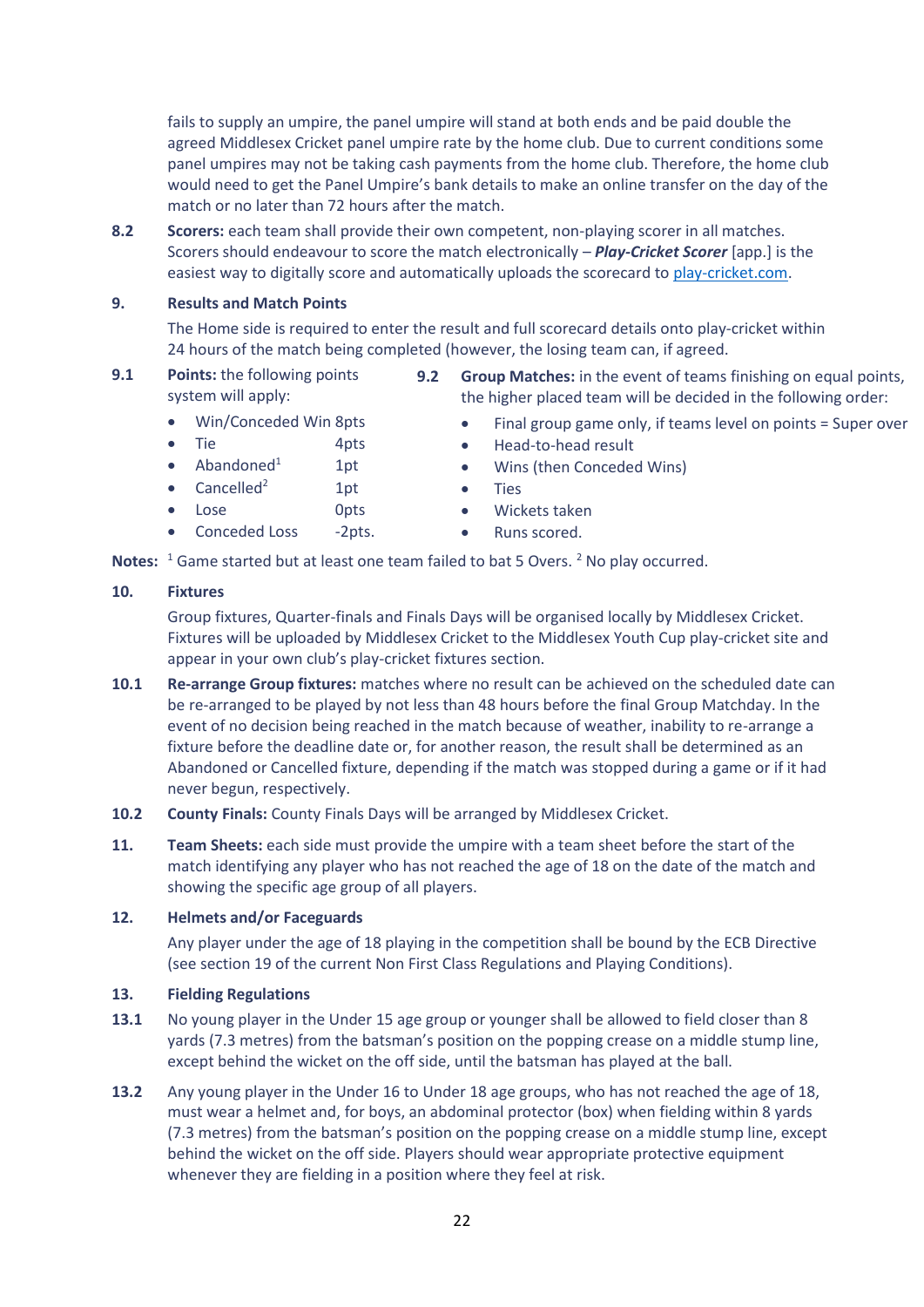# **14. Clothing**

It is mandatory that each player wears a minimum of a coloured shirt for the competition (any colour except pink, red, or white). It is recommended that clubs wear complete coloured clothing. Due to the short notice of the return to cricket we understand that it may not have been possible for delivery of coloured shirts to yet take place. Therefore, we will allow clubs to play in a white shirt for the duration of the group stage only. It will be a mandatory requirement for clubs who reach the knockout phase of the competition to wear a coloured shirt, if clubs do not, they will risk forfeiture of the game regardless of the result.

## **15. Covid-19**

The ECB's guidelines on guarding against Covid-19 will apply. Sanitising of the ball will take place every 20 minutes or 6 overs (whichever comes first). Umpires have been instructed to allow two minutes for every sanitisation break.

# **PLAYING CONDITIONS – 20 OVERS PER SIDE**

# **The Laws of Cricket shall apply except as set out in these regulations:**

# **1. Duration**

- **1.1** 1 innings per side, each limited to a maximum of 20 overs and a minimum of 5 overs.
- **2. Hours of Play**
- **2.1** Start times are to be agreed by Middlesex Cricket.
- **2.2** Teams have 1 hour 15 minutes to bowl 20 overs. Umpires will provide half-hourly updates to the fielding captain. Having first taken into account any delays beyond the fielding side's control, the umpire will apply penalty runs at the rate of 5 runs for every 5 minute period late in the event of 20 overs taking longer than 1 hour 25 minutes.

**1 st innings (1 hr 15m): 5:30 to 6:45pm Interval (10m): 6:45 to 6:55pm 2 nd innings (1hr 15m): 6:55 to 8:10pm.**

**2.3** In the event of an interruption or delay during the 1<sup>st</sup> innings, the calculation of number of overs to be bowled shall be based upon one over for every 3 minutes 45 seconds in the total time available for play up to the scheduled close of play. In the second innings of the match, overs shall be reduced at a rate of one over for every full 3 minutes 45 seconds lost, unless the 1<sup>st</sup> innings has finished early to the  $2<sup>nd</sup>$  innings started early, in which case no overs are lost until the time that has been gained is subsequently lost.

### **3. Fielding restrictions**

Power play fielding restrictions with 30 yard circle required for each match.

- **3.1** For the first 6 overs of each innings only 2 fielders are permitted to be outside the circle.
- **3.2** For the remaining overs of each innings only 5 fielders are permitted to be outside the circle.
- **3.3** If the number of overs of the batting team is reduced, the number of Fielding Restriction Overs shall be reduced and will apply to both innings:
	- $17-19 = 5$
	- $14-16 = 4$
	- $10-13 = 3$
	- $7-9 = 2$
	- $5-6 = 1$
- **3.4** At the instant of delivery, there may not be more than 5 fielders on the leg side.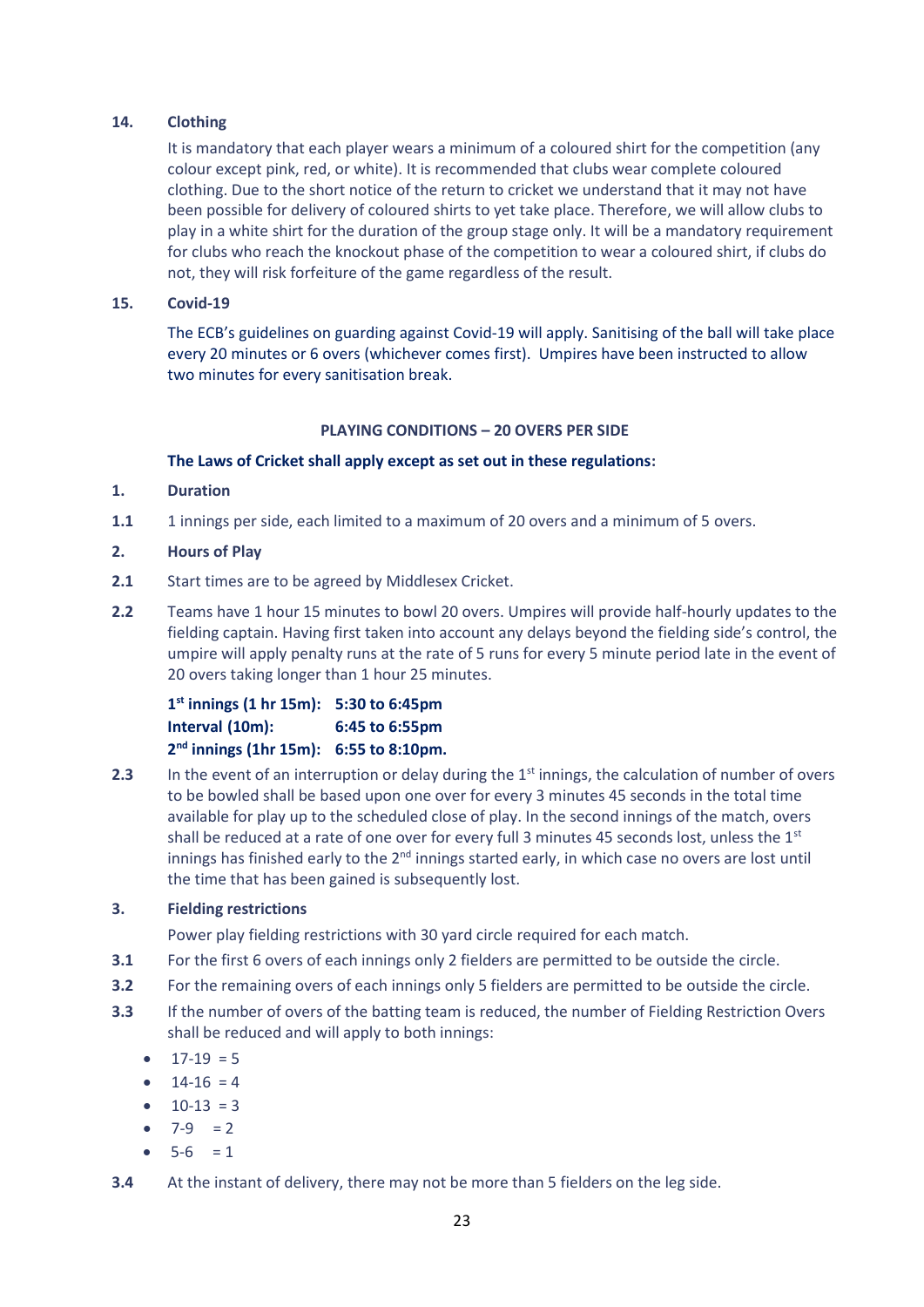#### **4. Bowling restrictions**

- **4.1** No bowler may bowl more than one-fifth of the amount of overs scheduled for the innings. However, in a delayed start, or interrupted match, where the overs are reduced for both sides, or for the side bowling second, no bowler may bowl more than one-fifth of the total overs allowed (unless such a number has been exceeded before the interruption), except that where the total overs are not divisible by five, an additional over shall be allowed to the minimum number of bowlers necessary to make up the balance – e.g. after 8 overs, rain interrupts play and the innings is reduced to 12 overs. Both opening bowlers have bowled 4 overs. Two bowlers can bowl 3 overs and three bowlers can bowl 2 overs. Bowlers 1 and 2 have already exceeded this limit. They count as the two bowlers who were allowed the extra over (4 as opposed to 3) and so any other bowlers are limited to 2 overs.
- **4.2** In a delayed or interrupted match where the overs are reduced for both teams or the team bowling second;
- **4.2.1** for the innings of rescheduled length of at least 10 overs, no bowler may bowl more than onefifth of the total overs allowed. Where the total overs is not divisible by 5, one additional over shall be allowed to the maximum number per bowler necessary to make up the balance.
- **4.2.2** for the innings of rescheduled length of between 5 and 9 overs, no bowler may bowl more than two overs. In these circumstances, the one-fifth limit does not apply.
- **4.3** When as interruption occurs mid-over and on resumption the bowler has exceeded the new maximum allocation, they will be allowed to finish the incomplete over.
- **4.4** In the event of a bowler breaking down and being unable to complete an over, another bowler will bowl the remaining balls. Such part of an over will count as a full over only in so far as each bowler's limit is concerned.
- **4.5** The allocation of overs per bowler will not be reduced as a result of the deduction of any penalty overs.

### **5 Batting restrictions**

- **5.1** When a batsman reaches or passes a personal total of 50 he shall retire, but may return on the departure of the eleventh batsman. Retired batsmen must return in order of their retirement. The batsman shall retire again when he reaches or passes a personal total of 100. A batsman can continue their innings beyond 50/100 if their 'retirement' would end the innings before the agreed number of overs have been bowled and there are no other retired batsmen waiting to return.
- **6. Variable run rate.** In the event of rain and the side in the 1st innings batting for longer than the side in the 2nd innings, the target score shall be decided by *Variable* run rate based on the number of legitimate balls faced

In the event of the number of Overs being reduced for the second innings, the target score (to win) is set by applying the Variable Run Rate Calculator, using the below formula (available to download to Smartphones, for easy calculation):

$$
\frac{100 + ((\text{Overs}_{1st\,Inn} - \text{Overs}_{2nd\,Inn}) \times 1.2)}{100} \times RR_{1st\,Inn} = RR_{2nd\,Inn}
$$